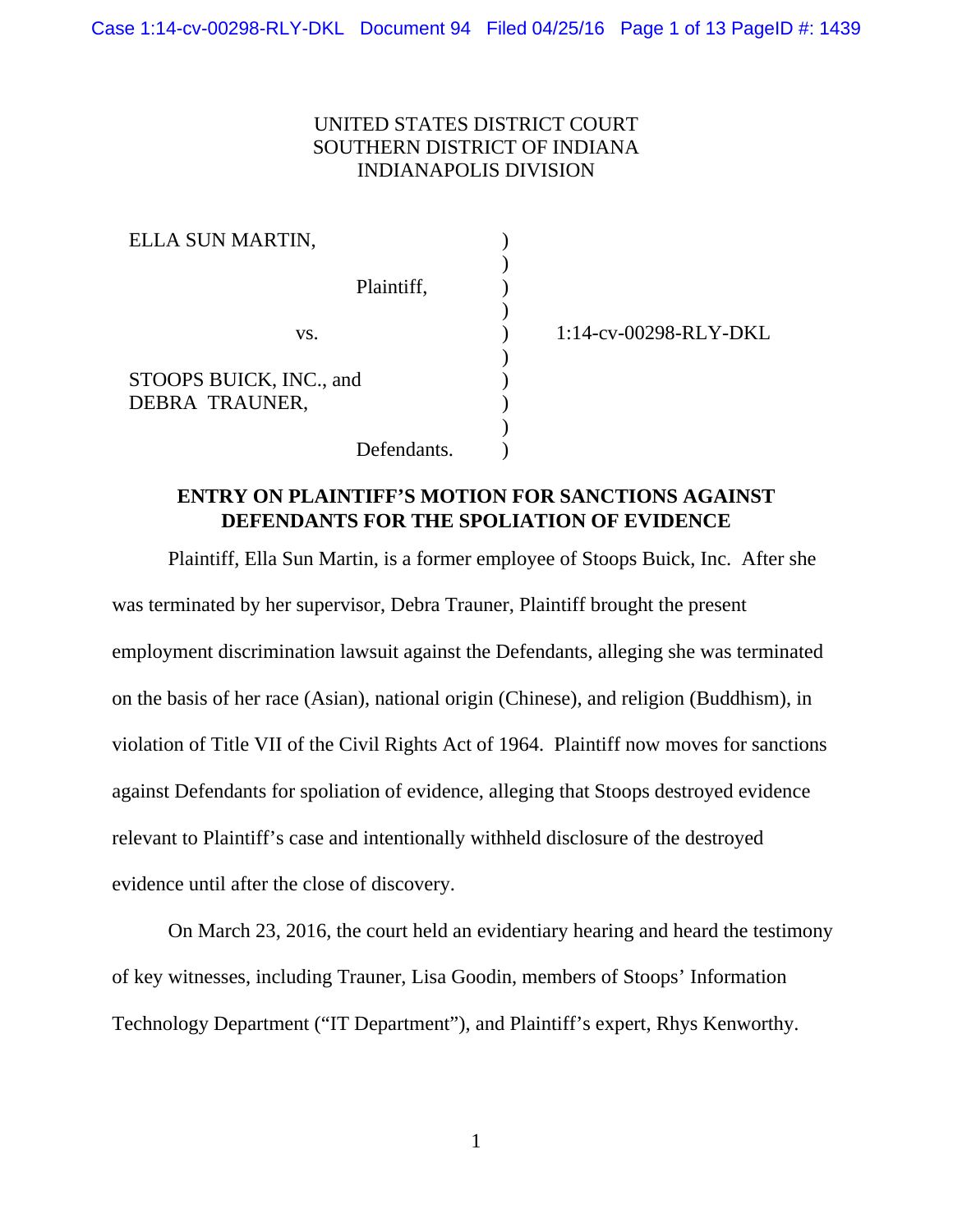Having considered the parties' submissions, the designated evidence, and the testimony of witnesses at the hearing, the court now **DENIES** Plaintiff's motion.

### **I. Background**

 $\overline{a}$ 

On March 23, 2012, Trauner hired Plaintiff for the payroll clerk position on a parttime basis. (Filing No. 64-6 at 87, 94). On January 25, 2013, Trauner called Plaintiff at home to offer her a full-time position as the payroll clerk. (*Id*. at 165-66). Plaintiff accepted, but stated she had to give her other employer, KinderCare, two-weeks notice, before she could start. (*Id*. at 166). Plaintiff began working full-time on February 11, 2013. (*Id*. at 166-68).

 Near the time that Trauner offered Plaintiff a full-time position, Trauner received a telephone inquiry from Lisa Goodin, who asked Trauner if there were any open positions at Stoops. (Filing No. 64-5 at 8, 24). Goodin received Trauner's contact information from Barbara Winegar, who also worked at Stoops. (*Id*. at 21, 23). Trauner told Goodin that Stoops did not have any open positions, but that Goodin was more than welcome to send in a resume. (*Id*. at 23-24). Goodin did so on January 27, 2013. (*Id*. at 8).

 On February 25, 2013, Trauner terminated Plaintiff's employment allegedly because "she [was] not a good fit for [the] position." (Plaintiff's Ex. 5; *see also* Tr. 1 at 79 (testifying Plaintiff did not perform satisfactorily)). Two days later, Trauner hired

<sup>&</sup>lt;sup>1</sup> The transcript from the hearing is cited as "Tr." followed by the page number. The exhibits admitted into evidence are also cited.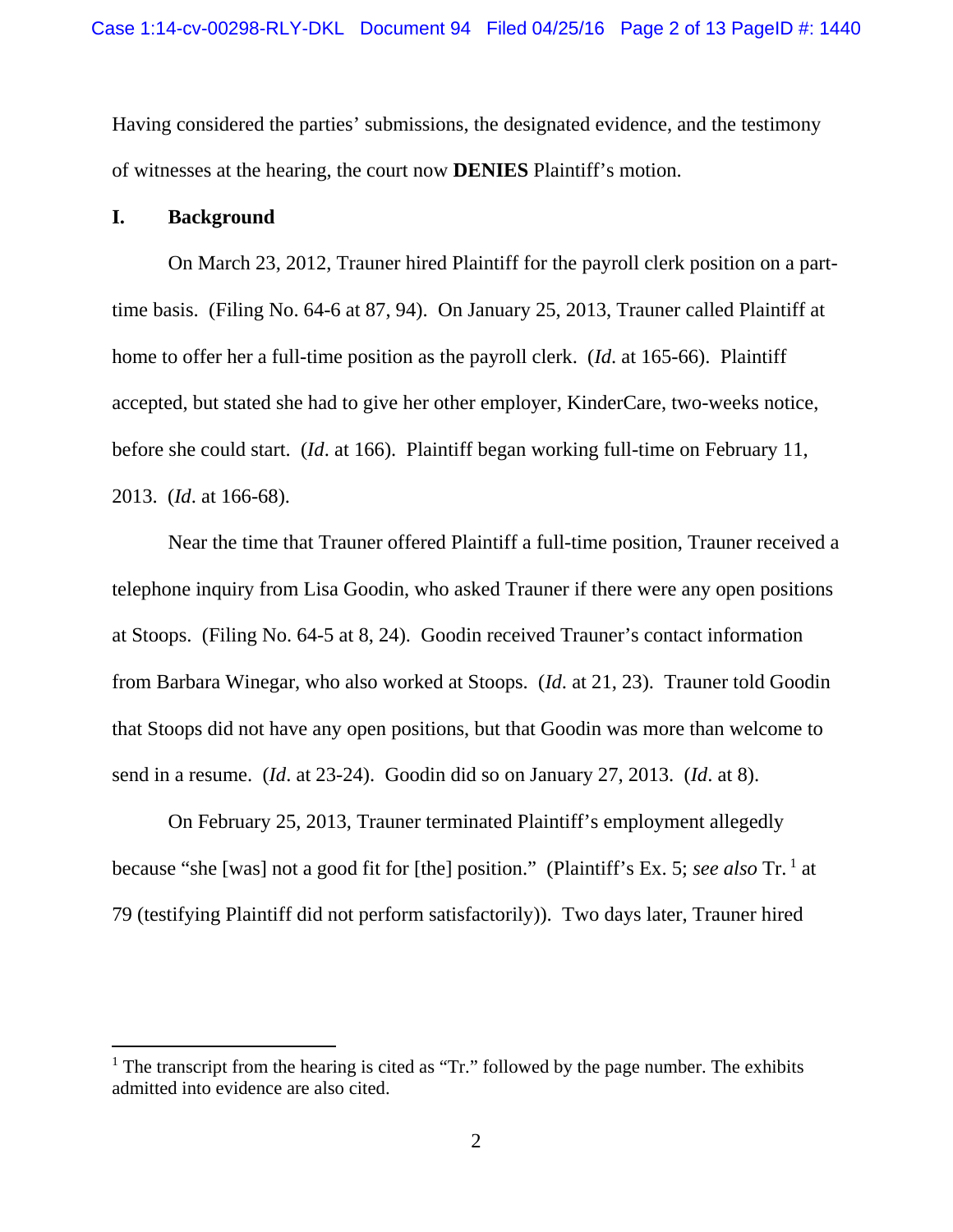Goodin. (Tr. at 79; Filing No. 55-31 at 43, 49). Unlike Plaintiff, Goodin is Americanborn, Causasian, and Christian. (Filing No. 55-31 at 43, 49; *see also* Tr. at 84-85).

### **A. Plaintiff's Termination and Procedural History**

 According to Plaintiff, immediately after she was terminated, she informed General Manager James Myers that she was going to file a discrimination claim against the dealership. (Filing No. 55-23 at 193-95). Myers does not recall this conversation. (Filing No. 64-7 at 60-61).

 Plaintiff filed her Charge of Discrimination with the Equal Employment Opportunity Commission ("EEOC") on March 4, 2013. (Filing No. 55-19). Stoops received notice of Plaintiff's Charge from the EEOC on March 7, 2013. (Filing No. 61- 1). Stoops asked for an extension of time to respond due to "the necessity of conducting a thorough investigation of the factual allegations contained [in the charge] and gathering the necessary information to prepare a suitable response[.]" (*Id*.). Stoops, by Trauner, prepared a written response, and Defendants' counsel sent Stoops' Position Statement to the EEOC on May 2, 2013. (Filing No. 55-22; Filing No. 61-2).

 On November 29, 2013, the EEOC issued its Dismissal and Notice of Rights regarding Plaintiff's Charge. (Filing No. 1-2). This was mailed to both Plaintiff and the Defendants. (*Id*.). Plaintiff timely filed her Complaint against the Defendants on February 27, 2014. (Filing No. 1).

 On September 17, 2015, Defendants filed their Motion for Summary Judgment; the motion was fully briefed as of November 20, 2015.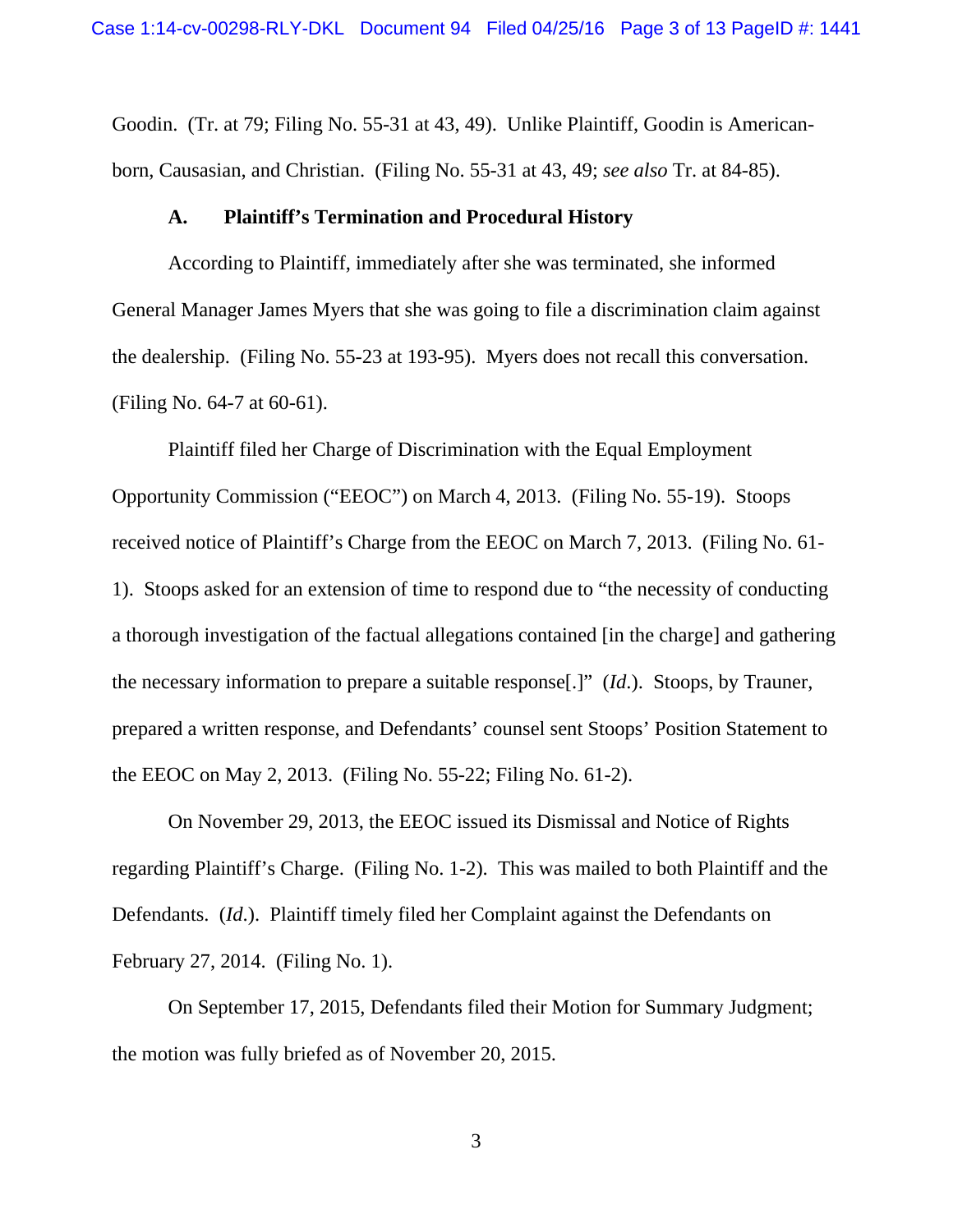On December 8, 2015, Plaintiff filed the instant motion for sanctions against the Defendants for spoliation of evidence. Plaintiff claims the Defendants destroyed and/or replaced Plaintiff's work computer, thereby precluding Plaintiff from obtaining evidence in support of her claims, and that Trauner deleted her e-mail communications with Goodin that allegedly occurred before January 27, 2013—the day Goodin sent Trauner her resume. Plaintiff further claims that the Defendants deliberately misled Plaintiff during discovery by, *inter alia*, providing false interrogatory answers under oath and purposely failing to disclose that material evidence was destroyed until after the close of discovery.

### **B. Plaintiff's Work Computer Files**

 $\overline{a}$ 

 At the evidentiary hearing, Trauner testified that after she terminated Plaintiff, she e-mailed the IT Department<sup>2</sup> to request that someone deactivate Plaintiff's passwords and voicemail. (Tr. at 19-20; Plaintiff's Ex. 3). Tom Nolan performed that task on February 25, 2013. (Tr. at 156; Plaintiff's Ex. 3).

 Pursuant to Stoops' unwritten data retention policy, once a terminated employee's passwords and voicemail are deactivated, information stored on the company servers remains for at least another 30 days. (Tr. at 113). Before permanently deleting a terminated employee's user accounts, the IT Department would contact the terminated employee's supervisor for his or her approval. (*Id.* at 149). If approval was given, the IT

<sup>&</sup>lt;sup>2</sup> Stoops used the IT Department of Stoops Freightliner. (Filing No. 61-16 at 27). The IT Department assisted Stoops employees with various computer issues, and determined whether it was necessary to replace computer equipment and/or update computer software. (*Id.* at 33).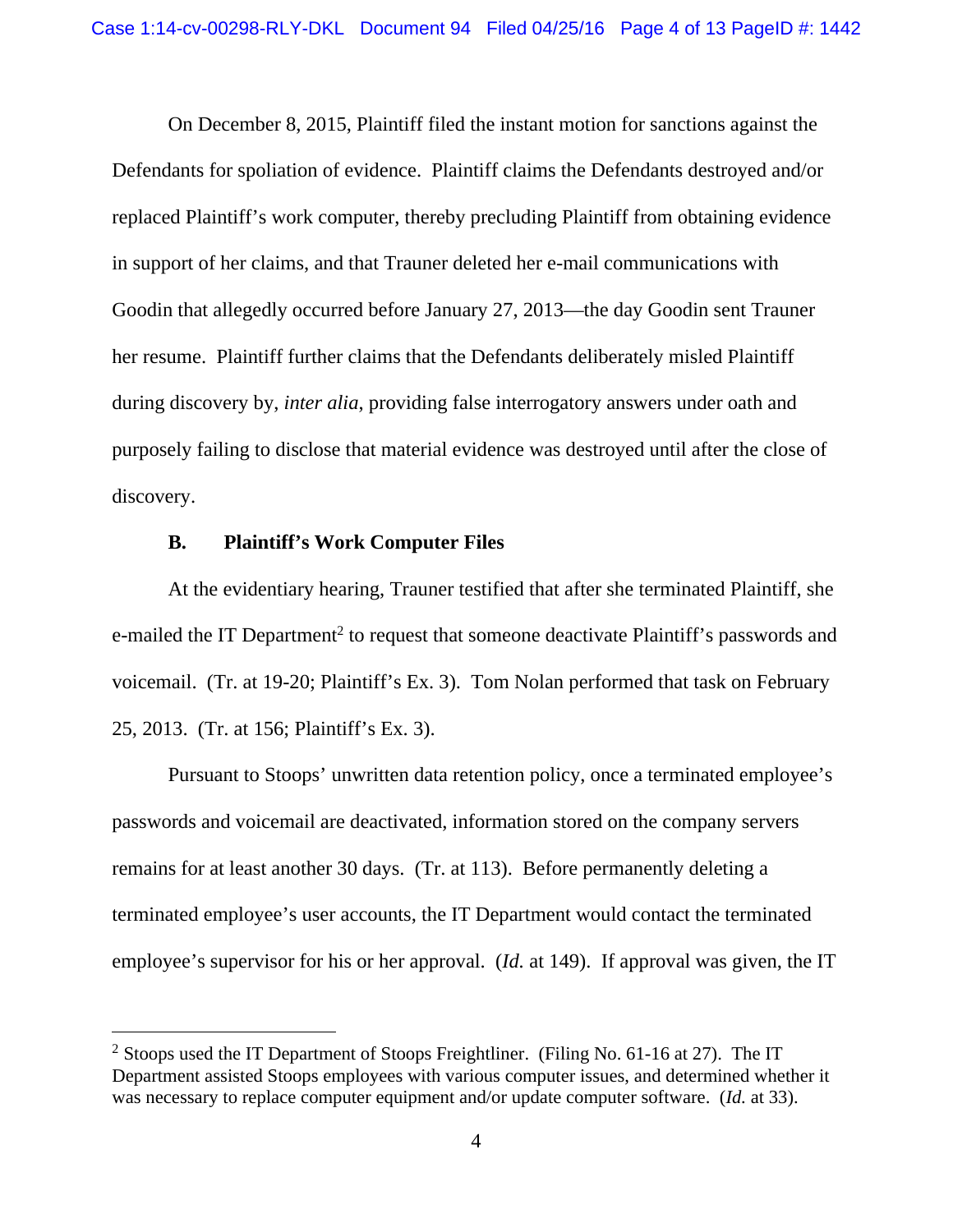Department would delete the user account from the active directory, which would then delete the employee's work data from the operating system. (*Id.*). The terminated employee's mailbox was also deleted. (*Id.* at 115).

 At the hearing, Trauner testified that she had two conversations with the IT Department regarding Plaintiff's computer information. (Tr. at 71). The first occurred shortly after Plaintiff's termination. (*Id*. at 35, 70). Trauner asked the IT Department to preserve all of Plaintiff's computer data and, according to Trauner, "they said they would." *(Id.* at 70). The second conversation occurred "probably after this litigation began." (*Id.* at 70-71). She asked the IT Department to provide her with Plaintiff's emails and work documents, "but they were unable to" because they had been deleted. (*Id.* at 71). Trauner's 30(b)(6) testimony on this subject does not explicitly verify that Trauner contacted the IT Department twice. Her testimony suggested she contacted the department "after all of this started" which she clarified as "[a]fter this lawsuit was filed." (Filing No. 61-16 at 29). When confronted with this testimony at the hearing, Trauner explained, "I think I was still confused as to whether it was after the complaint in Federal Court or after the complaint at the EEOC." (Tr. at 39). IT Department employees Marcus Prow, Tom Nolan, and Tom Nelson do not recall ever receiving a telephone call from Trauner requesting a litigation hold (i.e., an instruction to preserve documents) following Plaintiff's termination. (*Id*. at 106-07, 140, 145, 157, 160). In addition, the parties stipulated that Service Manager James Jarvis, Service Manager Kelly Stocking, and Assistant Office Manager Linda Robinson did not receive written or verbal notice of a litigation hold regarding Plaintiff's computer information. (*Id*. at 4). And there is no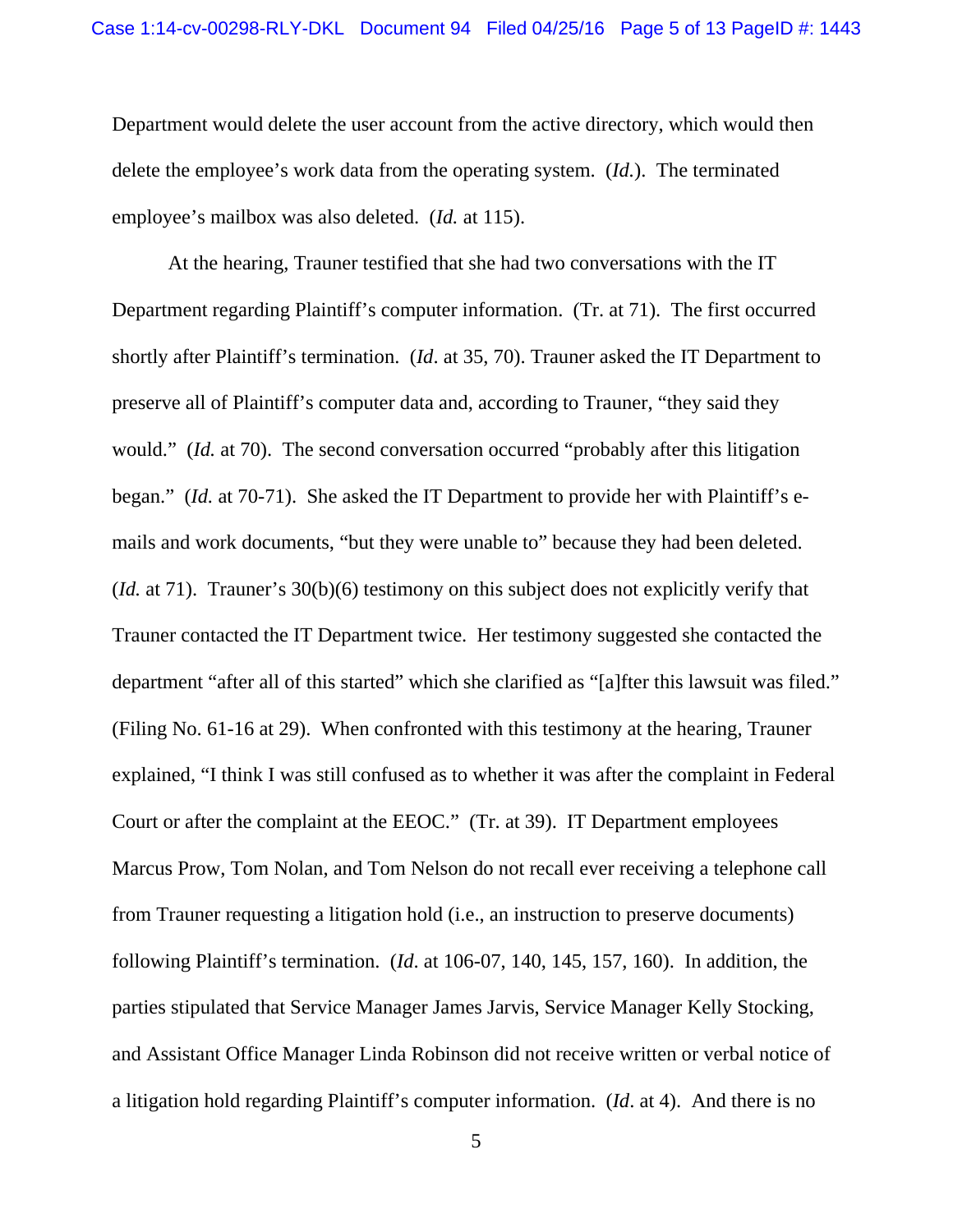evidence of a ticket generated by the IT Department regarding such a request. (*Id*. at 113, 159, 160).

 Trauner testified Prow came to Stoops to update the computers soon after Plaintiff's termination, but she does not know if he replaced Plaintiff's computer or not. (*Id*. at 47, 48; s*ee also* Filing No. 61-16 at 28-29). At any rate, it is undisputed that Plaintiff's mailbox containing her work e-mail has been permanently deleted.

 Neither Prow, Nelson, nor Nolan remember receiving a request from Trauner or anyone associated with Stoops to delete Plaintiff's e-mail and data files. (Tr. at 129, 147, 165).

### **C. Trauner's Emails with Lisa Goodin**

 Lisa Goodin is a former employee of Andy Mohr Ford who applied for and ultimately obtained Plaintiff's position as payroll clerk. She testified that, before she emailed her resume to Trauner on January 27, 2013, she talked to Trauner on the telephone the Friday before (January 25th). (*Id*. at 7; *see also* Filing No. 55-31 at 8-9; Plaintiff's Ex. 14 at 1). Goodin also testified that she and Trauner e-mailed one another approximately two or three times about potential employment. (Tr. at 7). Goodin's cover letter states, "Debbie, Thank you for your interest in speaking with me. In your email you mentioned . . . ." (Filing No. 55-13; Plaintiff's Ex. 14 at 2). Goodin could not remember whether a cover letter was attached to her January 27 e-mail. (Tr. at 2) ("I would think professionally I would [attach a cover letter with her resume], but I cannot say for 100 percent.").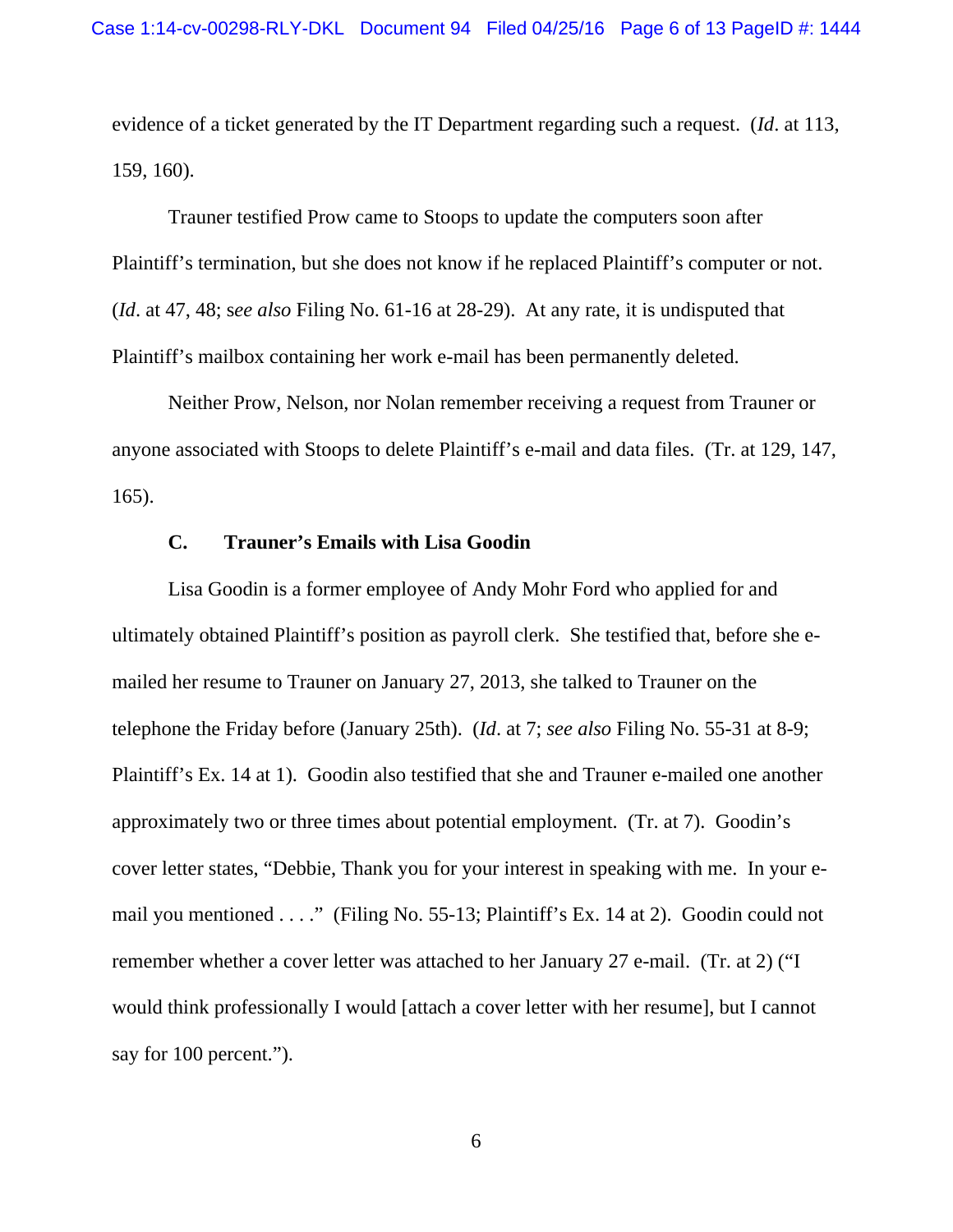Trauner testified, consistent with her deposition testimony, that Goodin voluntarily sent Trauner an e-mail "out of the blue" for the first time on January 27, 2013. (*Id*. at 58; Filing No. 61-14 at 118). This e-mail did not contain a cover letter; Trauner believes the cover letter came a few days later in the regular mail. (Tr. at 55-56). At any rate, Trauner sent Goodin an e-mail *in response to* Goodin's January 27 e-mail. (*Id*. at 56; Filing No. 61-14 at 118, 128). This e-mail was not disclosed during discovery. At the hearing, Trauner explained she could not locate the sent e-mail because she likely deleted it. (Tr. at 56). Trauner deleted her sent e-mail as a matter of course "whenever [her] computer would tell [her] that [she] can't send e-mails anymore." (Tr. at 75; *see also id.*  at 56 ("I delete the sent items because of space on the system . . . .")).

## **D. Stoops' Responses to Plaintiff's Discovery Requests**

Plaintiff's Interrogatory No. 9 to Trauner stated:

If you have deleted, erased, or altered information contained on any computer, cellular, or other electronic device, or destroyed hard copies of any documents, including but not limited to business records, emails, voicemails, social media content, text messages, journal entries, or other content which refer, related to, or comprise a record of any allegation, claim or defense asserted in this lawsuit, identify what information you deleted, erased, altered, or destroyed, and the date(s) you deleted, erased, altered, or destroyed the information or document(s).

(Filing No. 61-7 at 7). Trauner answered: "Trauner states that she is not aware of any

responsive information or documents that have been discarded, deleted, destroyed or

otherwise lost." (*Id*.).

Plaintiff's Interrogatory No. 9 to Stoops stated:

State the exact date you or any person acting on your behalf first communicated or corresponded with Lisa Goodin about her potential future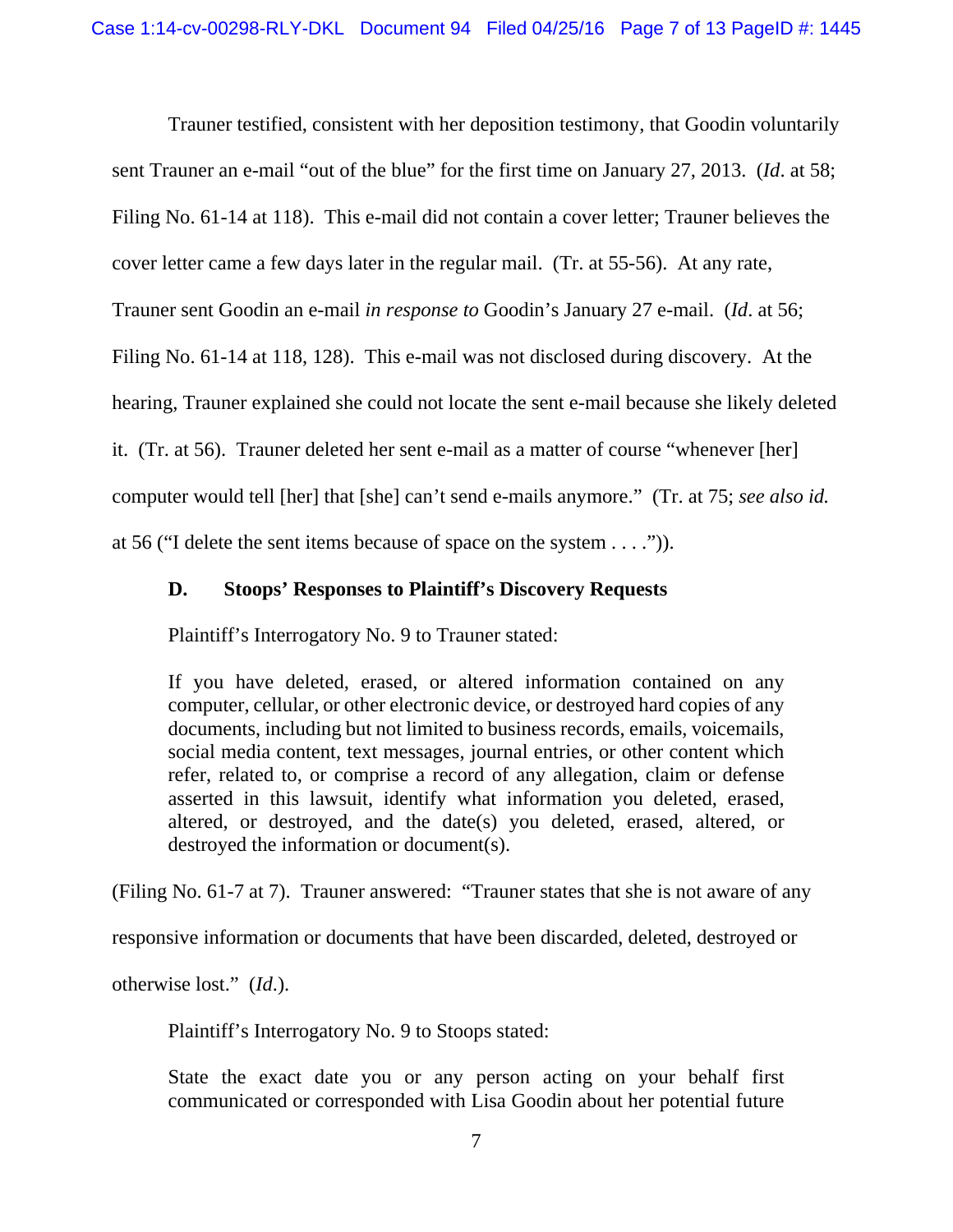employment with the company, and identify the person with whom Lisa Goodin first communicated or corresponded.

(Filing No.  $61-8$  at 9). Stoops responded:<sup>3</sup> "January 27, 2013 regarding the possibility of employment. See also the documents produced by Stoops Buick in Response to Plaintiff's First Request for Production of Documents . . . ." (Filing No. 61-7 at 8).

 $\overline{a}$ 

Plaintiff's Interrogatory No. 24 to Stoops provided:

Identify each document responsive to Plaintiff's First Request for Production that you did not produce, and, for each document, state the reason for your failure to produce such a document.

(Filing No. 61-8 at 19). Stoops responded: "Stoops states that it has produced all documents in its possession that are responsive to Plaintiff's First Request for Production of Documents. To the extent any such documents are found, Stoops will produce a privilege log." (*Id*.).

 In Plaintiff's Request for Production No. 16, Plaintiff requested a copy of the email referenced in Goodin's cover letter. Defendants responded: "Stoops is not in possession of any responsive documents." (Filing No. 61-9 at 7).

# **E. Mr. Kenworthy's Testimony**

 Rhys Kenworthy, the owner of Root Computing, testified as Plaintiff's expert witness on Microsoft Outlook and Microsoft Exchange protocols. Merely disabling Plaintiff's user ID and e-mail account would result in a "soft delete," he explained, but

<sup>&</sup>lt;sup>3</sup> Stoops directed Plaintiff to "[s]ee the Answer to Interrogatory No. 11 to Trauner's Answers to Plaintiff's First Set of Interrogatories dated October 13, 2014." The answer to Interrogatory No. 11 is set forth above.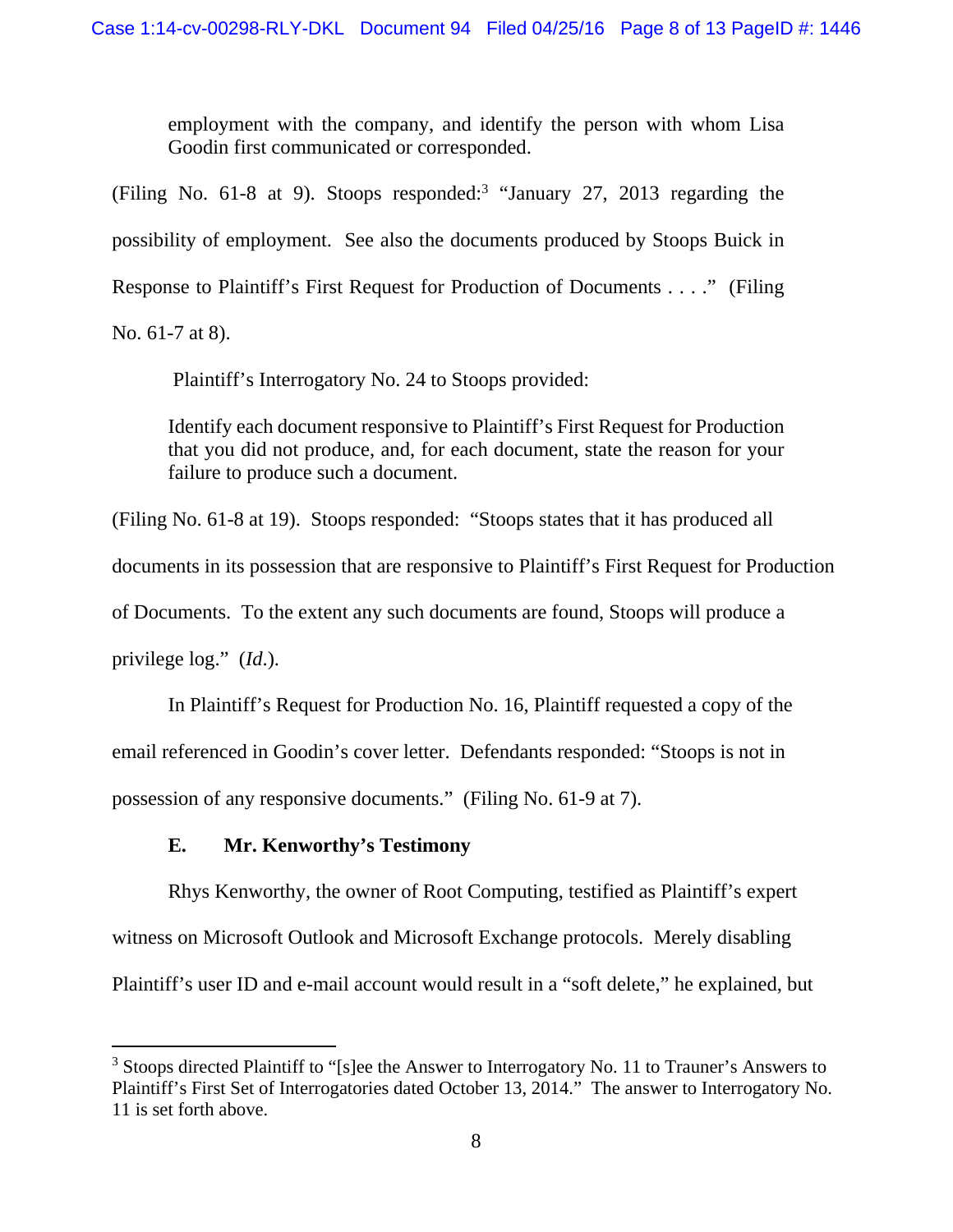the e-mails would remain on the exchange server and Stoops' storage medium; thus, to disable Plaintiff's active user account took affirmative action by Stoops. (Plaintiff's Ex. 20, Kenworthy Expert Report ¶ 7) ("To have permanently deleted all versions of Plaintiff's mailbox items, it would have taken deliberate and direct action to first locate all versions of those items, then purposefully delete all copies from all mediums."). He testified, however, that he did not find any evidence that Stoops destroyed Plaintiff's emails and computer files to hide adverse information; in other words, he did not find any evidence of bad faith. (Tr. at 110).

 All other evidence necessary to a determination of this motion will be addressed in the Discussion Section.

### **II. Discussion**

 "Spoliation of evidence occurs when one party destroys evidence relevant to an issue in a case." *Smith v. United States*, 293 F.3d 984, 988 (7th Cir. 2002) (citing *Crabtree v. Nat'l Steel Corp.*, 261 F.3d 715, 721 (7th Cir. 2001)). The court's determination of whether spoliation occurred requires a two-part inquiry. *Malibu Media, LLC v. Tashiro*, No. 1:13-cv-205-WTL-MJD, 2015 WL 2371597, at \*11 (S.D. Ind. May 18, 2015). First, the court must determine whether the defendant was under a duty to preserve evidence; second, it must determine whether the defendant destroyed evidence in bad faith. *Norman-Nunnery v. Madison Area Tech. Coll*, 625 F.3d 422, 429 (7th Cir. 2010); *Trask-Morton v. Motel 6 Operating L.P.*, 534 F.3d 672, 681 (7th Cir. 2008).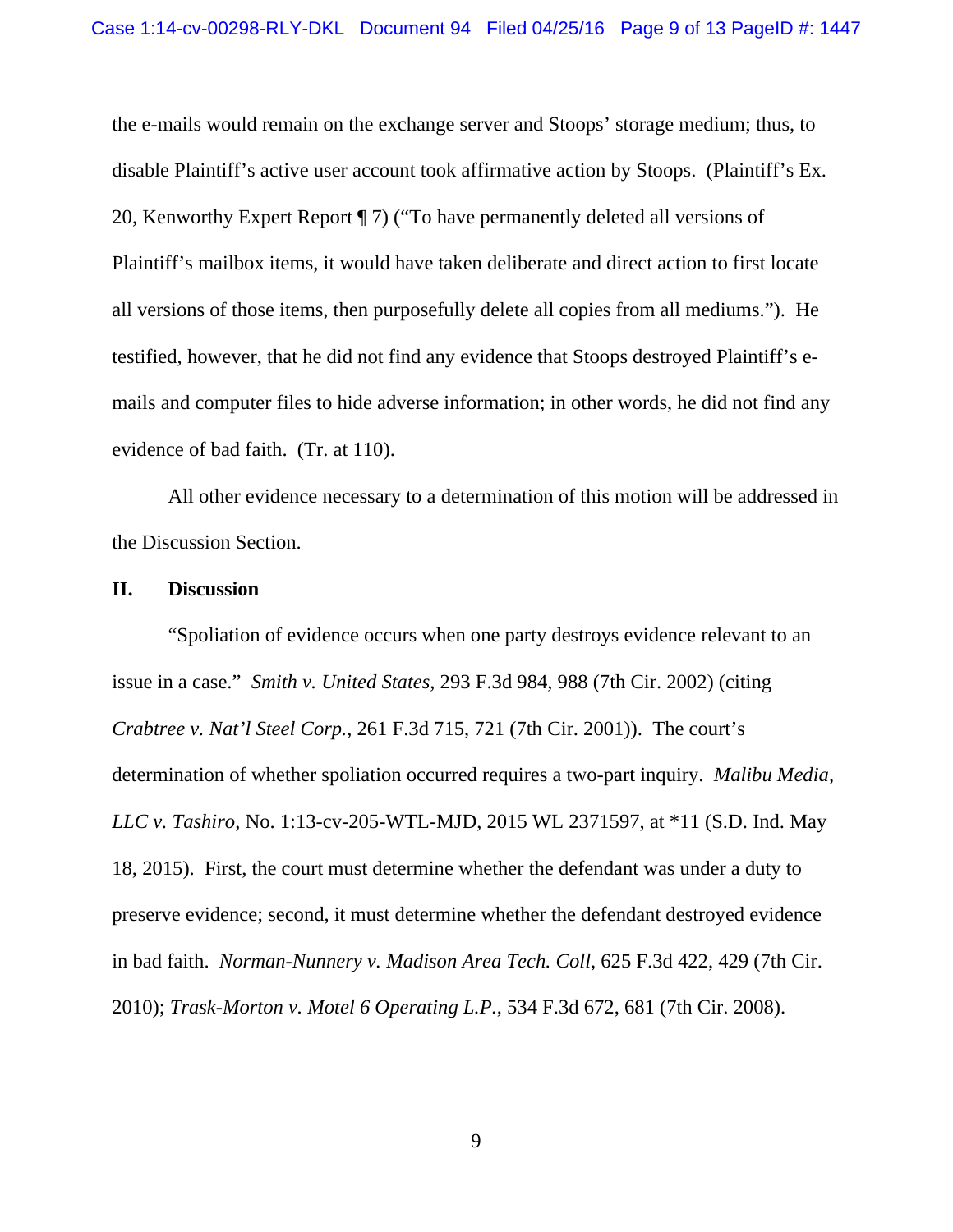#### **A. Duty to Preserve**

 A defendant has a duty to preserve evidence where it "knew, or should have known, that litigation was imminent." *Trask-Morton*, 534 F.3d at 681. The scope of the duty to preserve is broad, and includes evidence the defendant should have reasonably foreseen would be relevant to a potential claim or action. *Domanus v. Lewicki*, 284 F.R.D. 379, 386 (N.D. Ill. 2012). The duty attaches when the plaintiff informs the defendant of his or her potential claim. *Peerless Indus., Inc. v. Crimson AV LLC*, No. 11 C 1768, 2014 WL 3497697, at \*4 (N.D. Ill. July 14, 2014); *see also Trask-Morton*, 534 F.3d at 681 (finding the duty to preserve attached when Motel 6 received a demand letter from plaintiff's attorney). Here, the duty attached, at the latest, when Defendants received notice of Plaintiff's Charge on March 7, 2013.

 Although Trauner testified to placing a litigation hold on Plaintiff's work e-mails, there is no evidence in the record to support her statement. There is no evidence of a ticket generated by the IT department regarding the request, and neither Prow, Nolan, Nelson, Jarvis, Stocking, nor Robinson could verify such a request. The court therefore finds Defendants breached their duty to preserve evidence.

#### **B. Bad Faith**

 "'An employer's destruction of or inability to produce a document, standing alone, does not warrant an inference that the document, if produced, would have contained information adverse to the employer's case.'" *Norman-Nunnery*, 625 F.3d at 428 (quoting *Park v. City of Chicago*, 297 F.3d 606, 615 (7th Cir. 2002)). In order to draw an inference that the missing document, if produced, would have contained information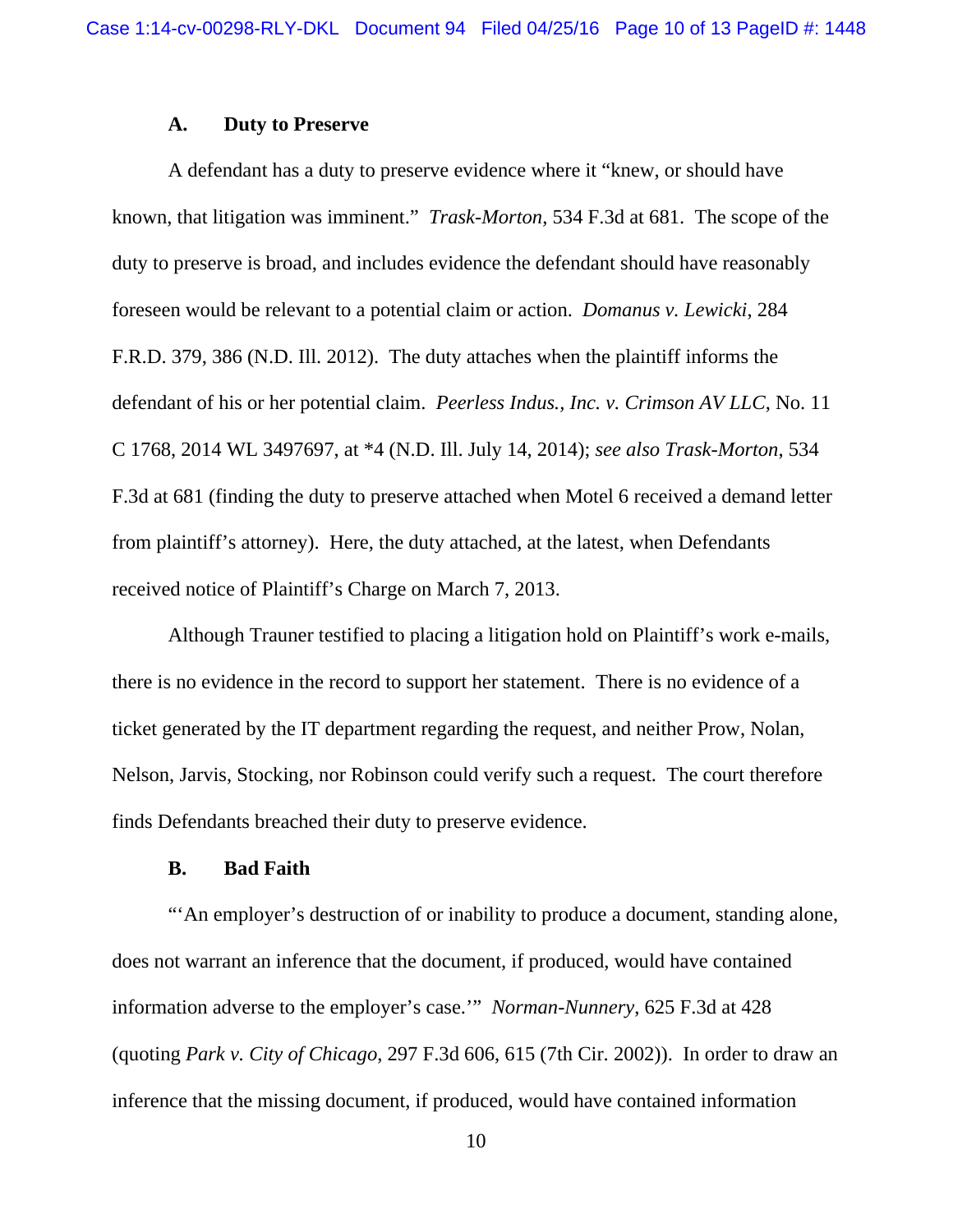adverse to the defendant/employer, the plaintiff must demonstrate that the defendant intentionally destroyed the documents in bad faith. *Id*. Evidence is considered to be destroyed in bad faith "if it is destroyed for the purpose of hiding adverse information." *Faas v. Sears, Roebuck & Co.*, 532 F.3d 633, 644 (7th Cir. 2008); *see also Partington v. Broyhill Furniture*, 999 F.2d 269, 272 (7th Cir. 1993) ("But if, being sensitive to the possibility of a suit, a company then destroys the very files that would be expected to contain the evidence most relevant to such a suit, the inference arises that it has purged incriminating evidence."). According to Plaintiff, Defendants engaged in bad faith because they deliberately misled Plaintiff during discovery; provided false answers under oath; failed to timely supplement interrogatory answers and responses to requests for production; unjustifiably failed to disclose the existence of e-mails; and purposely withheld disclosing that material evidence was destroyed until after the close of discovery.

 With regard to Interrogatory No. 9 to Trauner, which asked whether she had "deleted, erased, or altered information contained on any computer . . ," Trauner replied that she was "not aware of any responsive information or documents that have been discarded, deleted, destroyed, or otherwise lost." Trauner's testimony is technically correct; *she* did not delete any information of Plaintiff's from Plaintiff's work computer. And although Trauner was aware of the fact that Plaintiff's e-mails were deleted, there is no evidence in the record to support an inference that she, or any other managerial employee of Stoops, directed the IT department to delete Plaintiff's computer data. In short, Trauner's Interrogatory No. 9 Response was not answered in bad faith.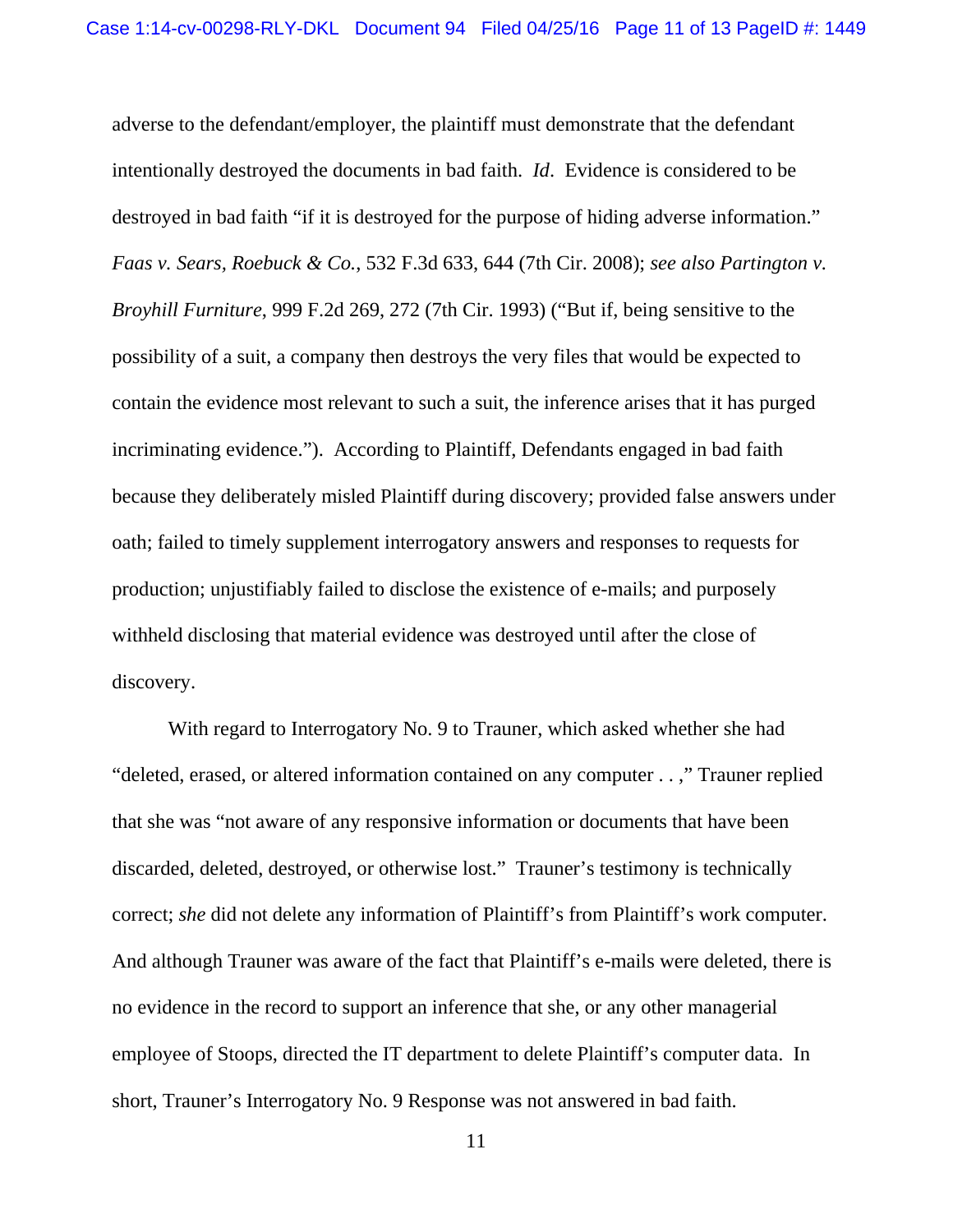With regard to Interrogatory No. 9 to Stoops, Trauner's testimony has been consistent that her first communication with Goodin occurred when she received Goodin's resume on January 27, 2013. Goodin remembers a conversation with Trauner the Friday before, but Trauner does not. Trauner believes she heard about Goodin from Barbara Winegar, a Stoops' employee who formerly worked at Andy Mohr Ford. This conflicting testimony is insufficient to show that Trauner answered Interrogatory No. 9 in bad faith. The alleged conversation occurred three years ago, and, as is evident from their testimony, memories fade.

 With regard to Interrogatory No. 24, Stoops represented that it had "produced all documents in its possession that are responsive to Plaintiff's First Request for Production of Documents." At the hearing, Plaintiff argued that Stoops did not identify Goodin's email to Trauner as one of those documents in response to Plaintiff's First Request for Production of Documents, which sought "[c]opies of any and all communications between you and the individual you hired to replace Plaintiff's position." (Plaintiff's Ex. 19, Request No. 34). From that premise, Plaintiff maintains that Stoops deliberately withheld Trauner's e-mail(s) to Goodin.

 As an initial matter, Stoops' answer was technically correct; it did produce those documents responsive to Plaintiff's First Request for Production of Documents that were *in its possession*. Moreover, Trauner testified that she routinely deleted sent e-mail to make room on the company server. Trauner's testimony was credible. There is no evidence to suggest that Stoops, by Trauner, purposefully deleted Trauner's e-mails to Goodin which occurred on or around January 27, 2013. For this reason, with regard to